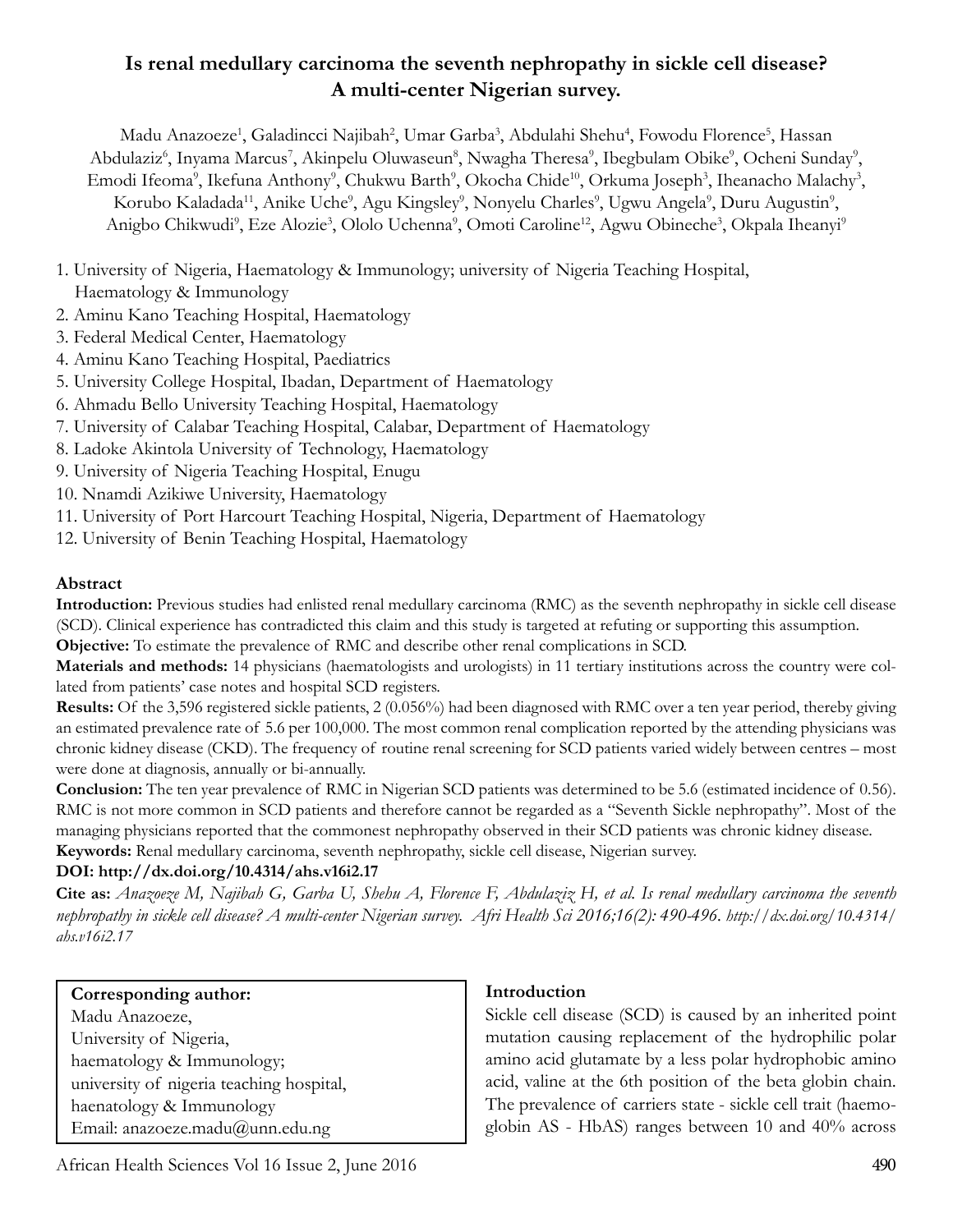equatorial Africa, decreases to 1-2% in North Africa, and to less than 1% in parts of Africa south of river Zambesi <sup>1</sup>. The incidence of SCD at birth is determined by the prevalence of carriers in the population. SCD has profound public health implications in Africa as it contributes about 5% to under-five mortality, with up to 16% occurring in West Africa. Globally, about 300,000 children are born every year with SCD<sup>2</sup> and Nigeria accounts for one-third of this population of people living with sickle cell<sup>1</sup>.

In 1974, Berman described 6 nephropathies that occur in people who have either SCD or sickle cell trait which were attributed to vascular stagnation, reduced oxygen pressure and renal medullary hypertonicity<sup>3</sup>. The 6 nephropathies were gross haematuria, papillary necrosis, nephrotic syndrome, renal infarction, hyposthenuria and pyelonephritis. Previous reports had described RMC as a rare tumor of kidney that notably occurred in young African American patients with SCD<sup>4</sup> or sickle cell trait, which they proposed to call the "*seventh sickle cell nephropathy*"5,6. Renal medullary carcinoma as a tumor is rare, very aggressive (with death often occurring within one year of diagnosis) and resistant to immunotherapy and chemotherapy. The age incidence of renal medullary carcinoma ranges from 11 to 39 years, with male preponderance  $(3:1)$  in patients under the age of 25 years<sup>5</sup>. The relatively young age of patients with this carcinoma prompted the search for genetic factors likely to be involved in its pathogenesis. Cytogenetics revealed monosomy 11 in 4 out of 6 successfully karyotyped tumors<sup>7</sup>. Studies that are more recent have shown the loss or alteration of SMARCB1/INI1 gene with increased cyclinD1 expression as a possible molecular pathogenetic causative pathway<sup>8</sup>. However, all the patients had sickle cell trait and, coincidentally, the beta globin gene locus is in the short arm of chromosome 11. A possible relationship might be that chromosome 11 is involved in the development of renal medullary carcinoma.

This kidney tumour may be diagnosed by ultrasonography, excretory urography or computed tomography5,9.It usually involves the central portion of kidney and ultrasonography shows a centrally located solid space-occupying lesion of kidney with heterogeneous echogenicity. It may not be well visualized on excretory urography which occasionally shows evidence of a kidney mass and distor-

tion of the adjacent calyx. Computed tomography (CT) reveals infiltrative and indistinct masses that usually arise in the central region of the kidney, with invasion of the renal sinus fat. CT contrast enhancement shows the lesion in all patients, and retroperitoneal lymphadenopathy9 . Filling defects in the pelvi-calyceal system may be seen on a retrograde pyelography. Ancillary investigations include ureteroscopy (may reveal a sessile mass lesion in the pelvi-calyceal system), angiography (may show hypovascular tumour) and cytology of the urine which may detect malignant cells. Nephrectomy for non-metastasized tumours, with removal of the retroperitoneal nodes, is usually the treatment of choice. Removal of the retroperitoneal lymph nodes is suggested in some cases but is not standard in renal cell carcinoma, however it is recommended in aggressive tumors such as renal medullary carcinoma. It has not shown to improve survival but is helpful for staging<sup>10</sup>. However, due to the high proliferation rate of this carcinoma and its tendency to metastasize early, most patients present after the tumour had spread; and are treated with chemotherapy<sup>11</sup>.

Renal medullary carcinoma has long been proposed to be one of the complications of SCD. Nigeria with a large population of patients living with SCD (1-2 million) is a naturally vantage location to evaluate the postulated association between this haemoglobinopathy and renal medullary carcinoma. The aim of this study was to determine the prevalence of renal cell carcinoma among SCD patients in Nigeria, as well as describe the renal complications found in this patient population.

#### **Materials and methods**

The study was a hospital-based retrospective descriptive analysis obtained from hospital records across Nigerian. The survey was done using a 7-item pre-validated (prevalidation was done with five Physicians who filled the draft questionnaire and were not included in the study) questionnaire was sent to 22 Physicians (Haematologists and Urologists) in 17 tertiary health institutions across the different geo-political zones in Nigeria. The selection of the centers, was non-randomized and questionnaires were sent to all centers which the authors had correspondence with. Information included; speciality, number of registered patients, data duration, number of patients diagnosed with RMC, frequency and modalities of renal screening in SCD patients as well as the most common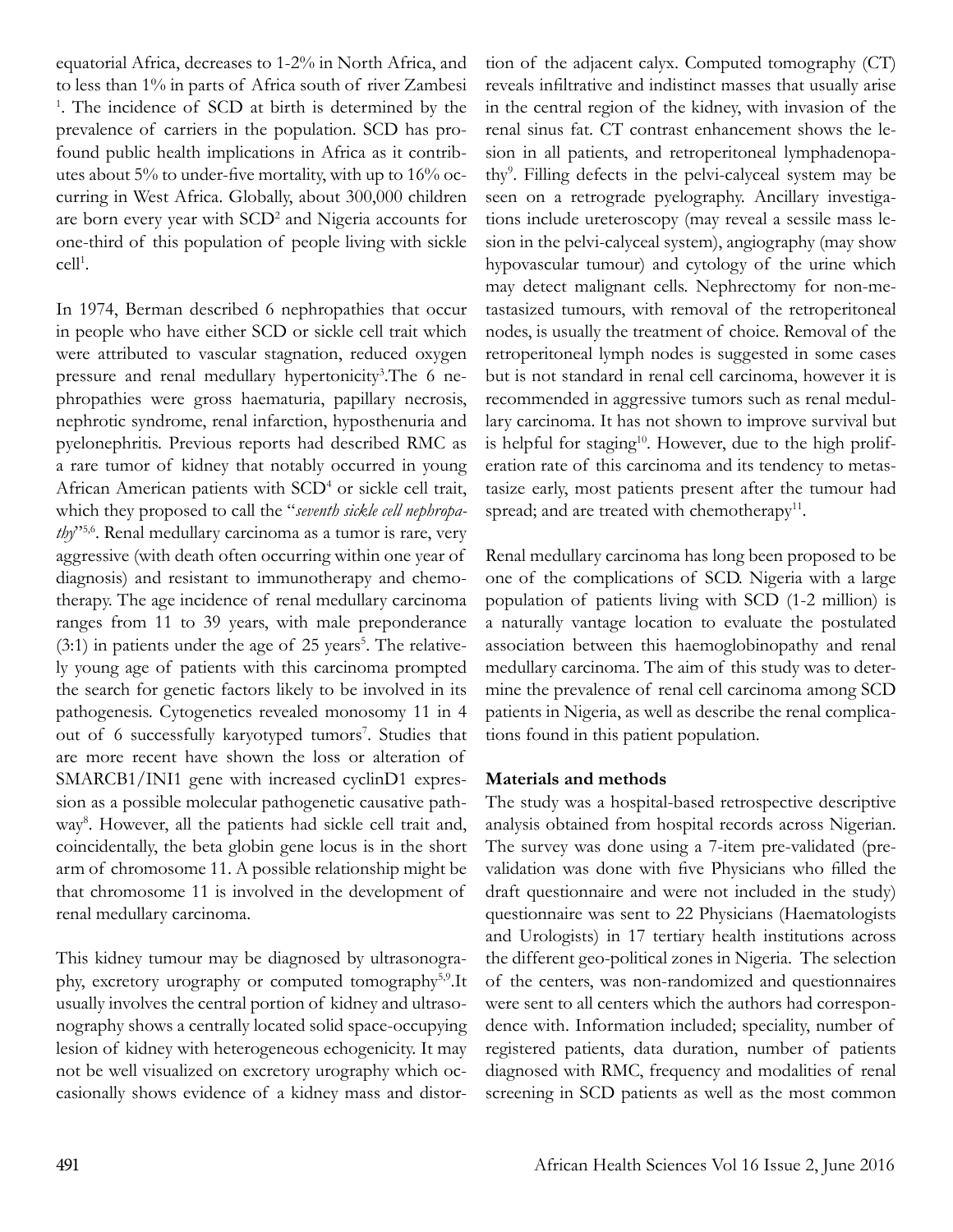renal complication of SCD recorded in the center. Other information obtained included the types of nephropathy encountered in SCD patients seen across the country, and the tests for detecting sickle nephropathy recommended by the physicians.

Data on a total of 3,596 SCD patients receiving care in 11 tertiary healthcare institutions across Nigeria who had responded, was collected. These tertiary health institutions are located in different geographical expanse of the country and receive patients across various states and counties, a population ranging from 1-3 million persons. The various durations over which the data was captured in the participating centers were also obtained and the median duration was estimated. The data was used to obtain rates and descriptive data are presented in tables. The prevalence of renal medullary carcinoma was determined using IBM SPSS Statistics for windows version 19.0 package (IBM Corporation, Armonk, NY, USA). Ethical approval was obtained from the health research and ethics committee of the participating centers.

#### **Results**

The respondents to this survey involved included 14  $(64%)$  physicians in 11 $(65%)$  tertiary heath institutions across the various geographical populations across the country. The 14 physicians who provided data from their centers included 11 (78.6%) haematologists, 1(7.1%) urologist and 2 (14.3%) pediatricians. Duration over which the data was collected varied from 6 to 16 years in the different centers, with a median duration of 10 years and mean of 10.1 years. Renal medullary carcinoma was reported in 2 out of the 3,596 patients, making the 10 year prevalence rate 0.056%. Both cases were from the same center (Aminu Kano Teaching Hospital Kano), which also had the largest pool of SCD patients  $-1,800$ registered patients. One of the patients was a 32 year old house wife who had completed secondary education, and her husband was a junior cadre government employee, while the other was 28 year old single male patient. Both patients were homozygous S and diagnosis was based on CT as well as renal biopsy histology. The average number of SCD patients registered in each of the 14 tertiary hospital units under study, ranged from 20 – 1500, with a median of 128 patients. The number of SCD patients registered in each center is shown in table 1.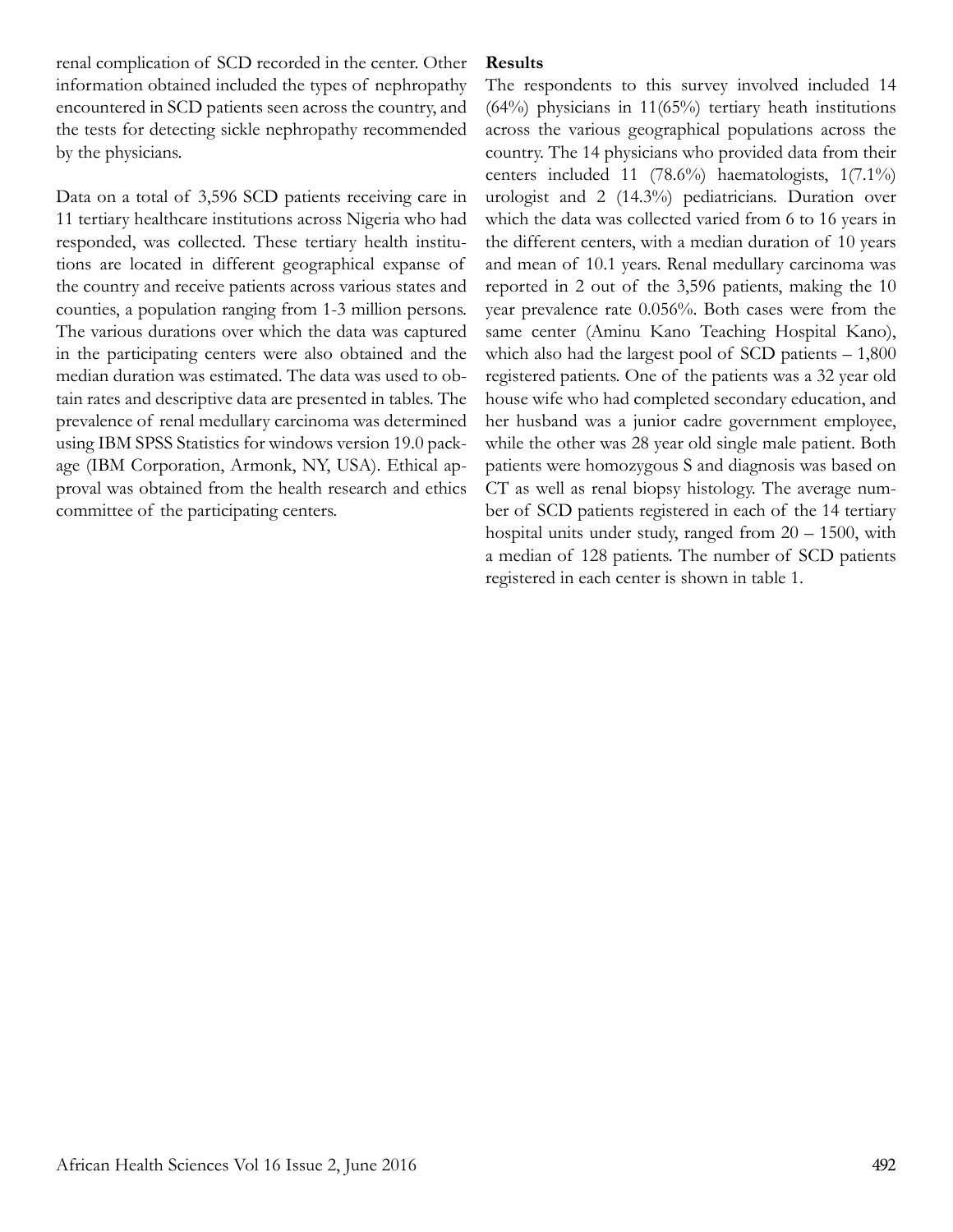# **Table 1. Patient distribution and duration of data collection among the participating centers.**

| <b>Institution</b>                                                                        |         | <b>Numbers of registered</b><br>patients (n=3,596) | <b>Duration of data</b><br>collected (years) |
|-------------------------------------------------------------------------------------------|---------|----------------------------------------------------|----------------------------------------------|
| <b>Aminu Kano Teaching Hospital,</b><br><b>Kano (Adult clinic)</b>                        |         | 1500 (41.7%)                                       | 7(5.3%)                                      |
| <b>University of Nigeria Teaching</b><br><b>Hospital, Enugu (Paediatrics clinic)</b>      |         | 350 (9.7%)                                         | 10 (7.7%)                                    |
| <b>Aminu Kano Teaching Hospital,</b><br><b>Kano (Urology Clinic)</b>                      |         | 300(8.4%)                                          | 10 (7.7%)                                    |
| <b>Federal Medical Center, Birinin-</b><br>Kebbi, Kebbi State (Adult clinic)              |         | 300 (8.4%)                                         | 6(4.6%)                                      |
| <b>University College Hospital, Ibadan</b><br>(Adult clinic)                              |         | 300 (8.4%)                                         | 6(4.6%)                                      |
| <b>University of Calabar Teaching</b><br><b>Hospital (Adult clinic)</b>                   |         | 215 (5.9%)                                         | 10 (7.7%)                                    |
| <b>Ahmadu Bello University Teaching</b><br>Hospital, Zaria, Kaduna State(Adult<br>clinic) |         | 160 (4.5%)                                         | 10 (7.7%)                                    |
| <b>University of Nigeria Teaching</b><br><b>Hospital, Enugu(Adult clinic)</b>             |         | 156 (4.3%)                                         | 16 (12.4%)                                   |
| <b>NnamdiAzikiwe University Teaching</b><br><b>Hospital Nnewi (Adult clinic)</b>          |         | 100 (2.8%)                                         | 10 (7.7%)                                    |
| <b>Benue State University Teaching,</b><br><b>Makurdi (Adult clinic)</b>                  |         | 58 (1.7%)                                          | 14 (10.8%)                                   |
| <b>University of Benin Teaching</b><br>Hospital, Edo State (Adult clinic)                 |         | 56 (1.6%)                                          | 10 (7.7%)                                    |
| <b>NnamdiAzikiwe University Teaching</b><br><b>Hospital Nnewi (Paediatrics clinic)</b>    |         | 55 (1.5%)                                          | 7(5.3%)                                      |
| <b>Federal Medical Center, Owerri,</b><br>Imo State (Adult clinic)                        |         | 26 (0.7%)                                          | 8(6.2%)                                      |
| <b>University of Port Harcourt</b><br><b>Teaching Hospital (Adult clinic)</b>             |         | 20 (0.4%)                                          | 6(4.6%)                                      |
|                                                                                           |         |                                                    |                                              |
| <b>Total</b>                                                                              | N(100%) | 3596 (100%)                                        | 130 (100%)                                   |
|                                                                                           | Mean    | 257                                                |                                              |
|                                                                                           | Median  | 128                                                |                                              |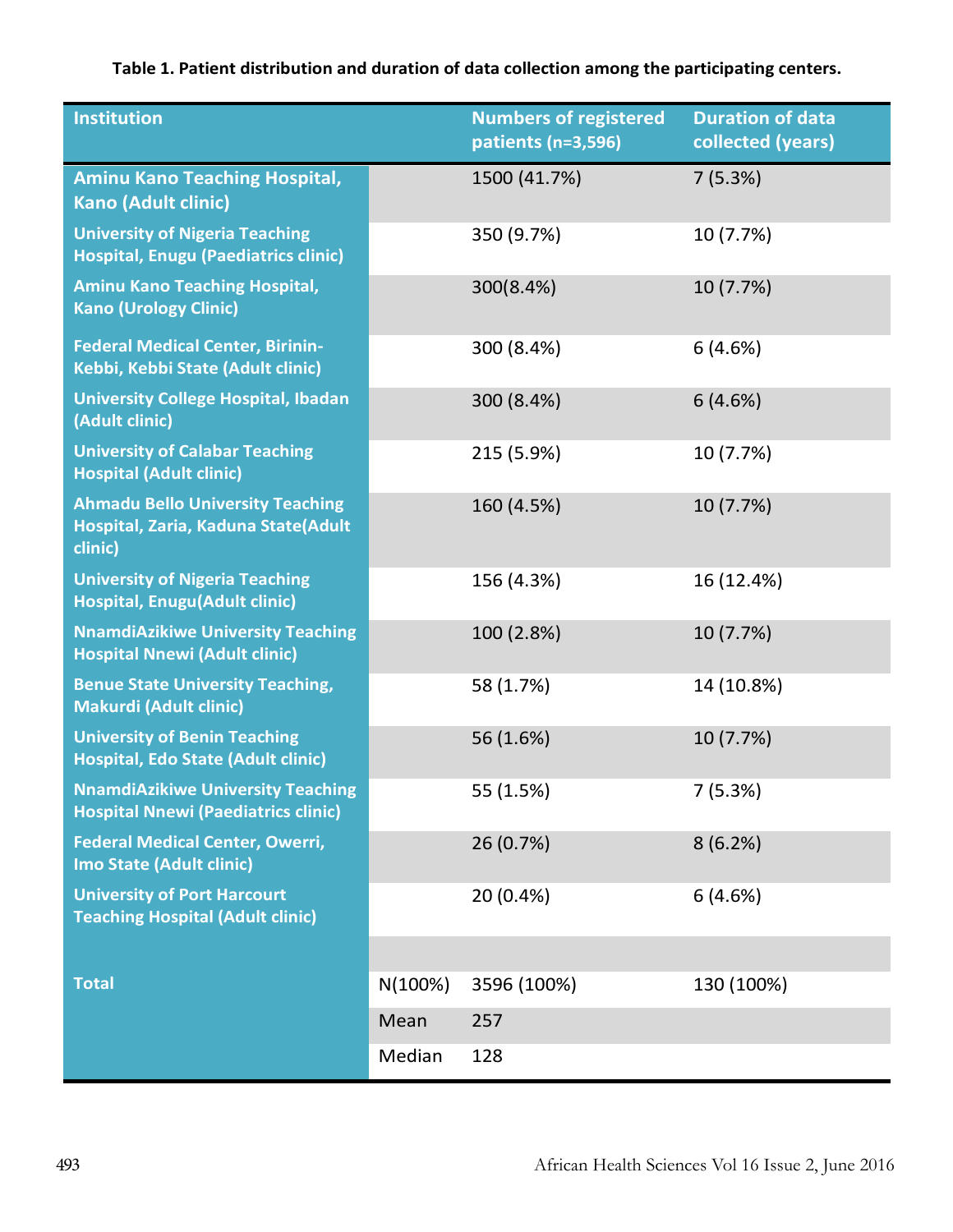All the respondents included urinalysis as one of the routine tests used in screening for sickle nephropathy, 12/14  $(85.7 \%)$  routinely requested renal function test, and  $8/14$ (57.1%) did routine abdominal ultrasonography for renal evaluation. None of the centers under study used computerized tomography scan (CT scan) for screening or investigating renal disease routinely. The frequency of renal screening and evaluation varied widely, from once (at diagnosis) to quarterly (once every 3 months). In 3 of the centers screening was done at diagnosis only, screening was done annually in 3 centers and 6-monthly intervals in 4. This is shown in table 2.The commonest renal complications of sickle cell disease observed are shown in table 2, the commonest nephropathy observed by the physicians in the participating centers was chronic kidney disease (42.9% or 6/14) and proteinuria in 28.6% (4/14). Chronic kidney disease is defined as a diminished renal function with a reduction in glomerular filtration rate with or without kidney damage, while proteinuria refers to excessive protein excretion in urine above normal for age and sex. Other less frequent complications were papillary necrosis, nephrotic syndrome, renal stones and recurrent urinary tract infection.

| Variable                       |                                 | Frequency (n=15) | Percentage |
|--------------------------------|---------------------------------|------------------|------------|
| <b>Routine renal screening</b> |                                 |                  |            |
|                                | At diagnosis                    | 4                | 26.7       |
|                                | Seldom                          | $\overline{2}$   | 13.3       |
|                                | 3 monthly                       | 2                | 13.3       |
|                                | 6 monthly                       | 4                | 26.7       |
|                                | <b>Annually</b>                 | 3                | 20.0       |
|                                |                                 |                  |            |
| <b>Most common renal</b>       |                                 | Frequency (n=14) |            |
| complication                   |                                 |                  |            |
|                                | <b>CKD</b>                      | 6                | 42.9       |
|                                | Proteinuria                     | 4                | 28.6       |
|                                | <b>Nephrotic syndrome</b>       | $\overline{2}$   | 14.3       |
|                                | <b>Recurrent UTI</b>            | 1                | 7.1        |
|                                | <b>Renal papillary necrosis</b> | $\mathbf{1}$     | 7.1        |

### **Discussion**

The 10 year prevalence of 0.056% observed in this study is comparable to the incidence of this malignancy in the general population; which is 3.9 per 100,000<sup>12</sup>. The study by Davis et al<sup>2</sup> found a higher incidence of this malignancy in individuals with sickle cell trait (HbAS), but not in homozygous HbSS people. However this study implicated the sickling of red cells in the pathogenesis of this malignancy (as observed in the histology of the diseased tissue) a hypothesis which if correct, would render homozygous S individuals equally vulnerable. No study has

demonstrated that kidney cancers are more prevalent in HbSS persons other than Baron et al <sup>13</sup> who found a 16.7 fold excess in HbSS individuals, in a forty year retrospective study. However, the data was not expressed as prevalence rates; making it difficult to compare with the rate in the general population. Also, Barons study was targeted at African Americans in the United States of America, diagnosed with RCC, and not on sickle cell patients, primarily. The effect of environmental exposure as well as occupational hazards leading to this predisposition has to be further evaluated.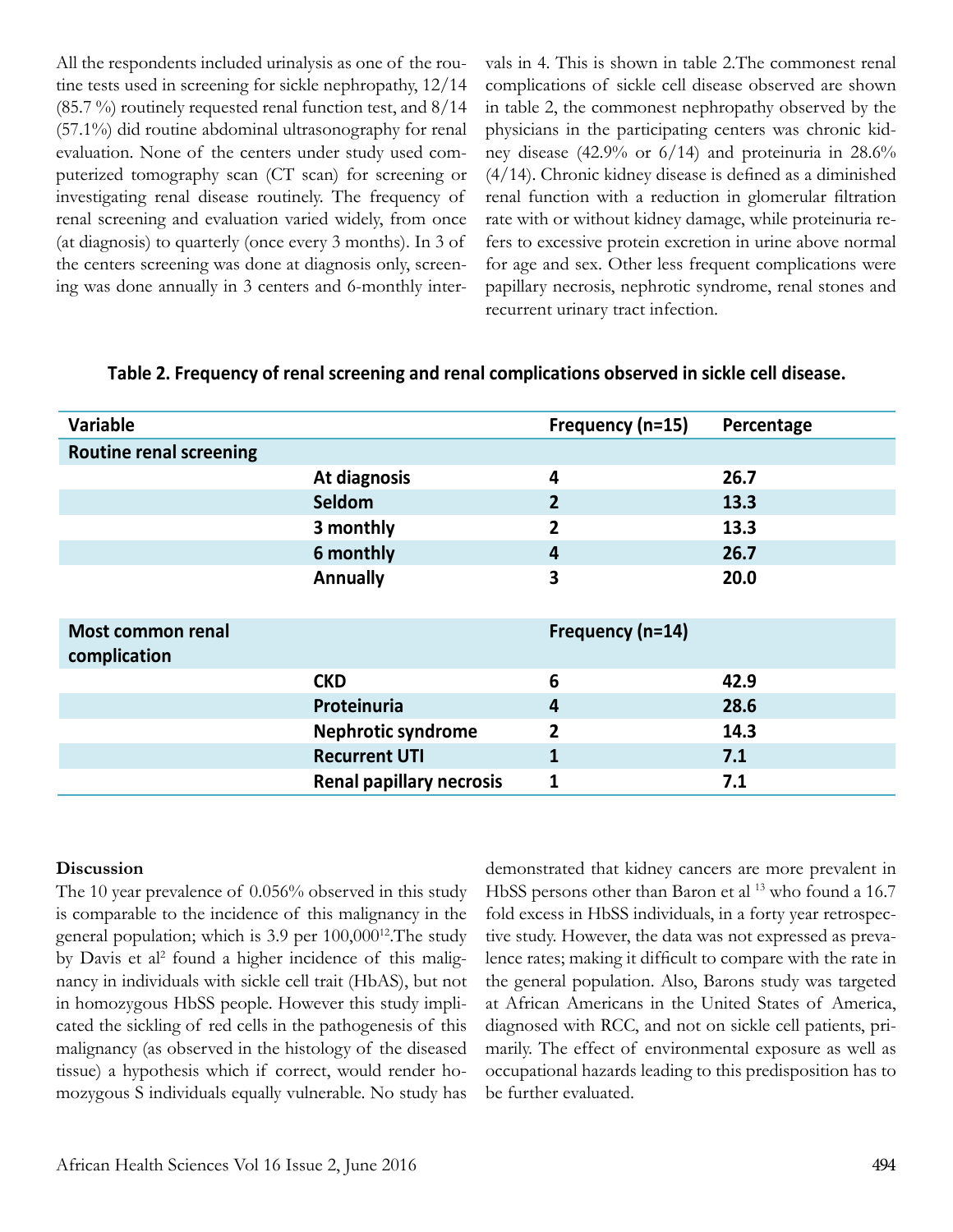The incidence of cancers of the kidney and renal pelvis in African Americans has been estimated to be 23.3 in males and 12.1 in females per 100,000(equivalent to 0.23 and 0.12 per 1000 respectively)<sup>14</sup>. This is higher than the estimated incidence of 5.6 per 100,000 observed in this study. Though this rate includes all malignancies of the kidneys and renal pelvis in the normal population, it is known that RMC represents less than 1% of the cancers of the kidney11,15. Further more in the study by Davies et al, 62% of the patients (34/55) with kidney cancer were found to have RMC. Therefore from the observed prevalence in this study, an estimated total prevalence of 16.8 per 100,000 can be derived for cancers of the kidney in HbSS individuals. This invariably suggests that HbSS patients do not have a higher tendency to develop RMC. The term "*Seventh Nephropathy*" in sickle cell therefore cannot be correctly ascribed to renal medullary carcinoma, as it has not been shown to have a higher incidence in people living with sickle cell disease.

The participants in this study were selected in a consecutive and non-randomized manner, involving all physicians who obliged. This method of sampling though not optimal with regards to the bias, however provides some valuable information and also reveals the paucity of documentation with regards to patients records in developing countries. The overall response rate amongst the centers invited to participate was approximately 65%. Either the result obtained therefore may be bloated or less than the real figures, however some deductions can be made from the results so far obtained.

The majority of physicians included in this survey reported that chronic kidney disease was the most common renal complication among their HbSS patients, followed by proteinuria and nephrotic syndrome. Previous studies had reported proteinuria (albuminuria) as the most common renal complication in SCD, with chronic renal failure (CRF) in  $20\%$  of the patients<sup>16,17</sup>. This may be in the circumstance of overt renal failure, though micro-albuminuria may be discovered in clinics where this is routinely screened, thus explaining its lower frequency. The finding from this study that chronic renal disease is the commonest renal complication of SCD is consistent with previous observations<sup>17</sup>. This further supports the routine screening for micro-albminuria in sickle cell patients as a means of preventing chronic kidney disease. HbSS patients have impaired immunity leading to recurrent urinary tract infection, especially in children who may be asymptomatic. Papillary necrosis has been reported in 30-40% of HbSS individuals, although this complication could be asymptomatic in up to  $62\%$  of those affected<sup>18</sup>. Only 7.1% of the physicians who conducted this study reported renal papillary necrosis as a common finding. However, it must be noted that a greater percentage of HbSS patients actually have asymptomatic haematuria that can only be detected by serial urinalysis or microscopy.

### **Conclusion**

The 10 year prevalence of renal medullary carcinoma in sickle cell disease patients was found to 0.056%. This is comparable to the incidence of cancers of the kidney in the overall population, and suggests that sickle cell disease patients do not have a higher tendency to develop renal medullary carcinoma. The term "Seventh Nephropathy of Sickle cell" with regards to RMC, is inappropriate as HbSS does not confer a higher predisposition to the occurrence of this malignancy.

Chronic kidney disease (CKD) was also found to be the commonest renal complication of sickle cell disease found in people living with sickle cell disease.

### **Disclosures**

None

### **Conflict of interest**

There was no conflict of interest amongst the authors of this manuscript.

#### **References**

1. Okpala I. Epidemiology, genetics and pathophysiology of SCD. In: Okpala I, editor. Practical management of haemoglobinopathies.Oxford: Blackwell publishing; 2004. p. 20-5.

2. Anie KA, Egunjobi FE, Akinyanju OO. Psychosocial impact of sickle cell disorder: perspectives from a Nigerian setting. *Global Health* 2010;6:2. doi:10.1186/1744- 8603-6-2

3. Berman I B. Sickle cell nephropathy. *JAMA*  1974;228:1279.

4. Liu Q, Galli S, Srinivasan R, Linehan WM, Tsokos M, Merino MJ. Renal medullary carcinoma: molecular, immunohistochemistry, and morphologic correlation. *Am J Surg Pathol* 2013;37(3):368-74. doi: 10.1097/ PAS.0b013e3182770406.